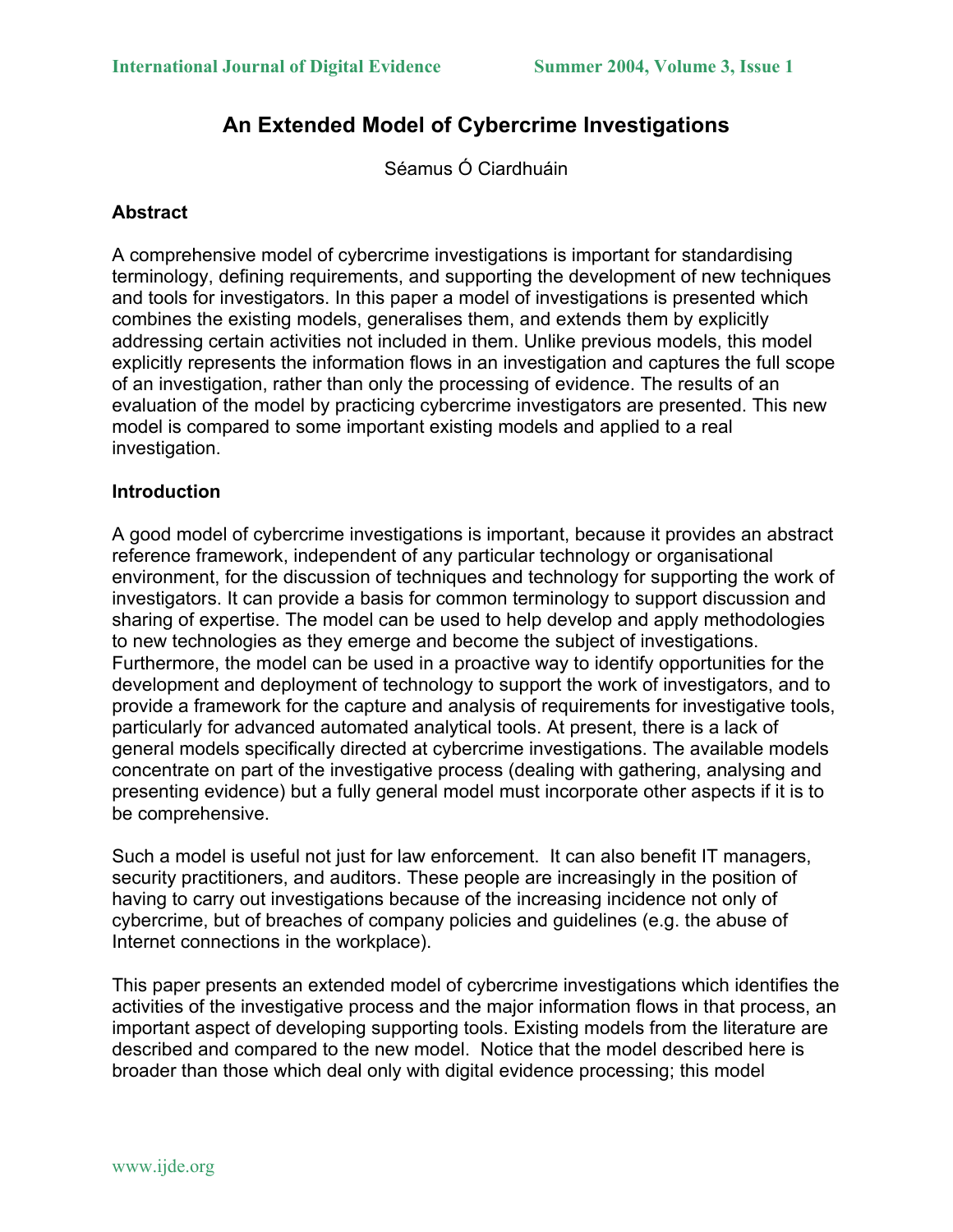attempts to capture as much as possible of the entire cybercrime investigative process including the digital evidence processing activities.

#### **Existing Models**

There are several models for investigation in the literature. Brief descriptions of the most important ones are given below. These models largely restrict themselves to the investigation of the crime scene and the evidence, and so are less extensive in their scope than the model to be described later.

#### **Lee's Model of Scientific Crime Scene Investigation**

Lee et al. (2001) discuss scientific crime scene investigation as a process. This model deals only with crime scene investigation, not with the full investigative process. It identifies four steps within the process.

Recognition is the first step, in which items or patterns are seen to be potential evidence. The investigator must know both what to look for and where it may be found. Recognition leads to two sub-activities: *documentation* and *collection and preservation.*

Identification of the various types of evidence is the next step. This involves the classification of the evidence, and one sub-activity, *comparison*. Physical, biological, chemical, and other properties of the evidence items are compared to known standard ones.

Individualization refers to determining whether items of possible evidence are unique so that they may be linked to a particular individual or event. Within this, the items must be *evaluated* and *interpreted*.

Reconstruction involves bringing together the outputs from the earlier parts of the process, and any other relevant information which investigators may have obtained, to provide a detailed account of the events and actions at the crime scene. This leads to *reporting and presentation*.

Based on the above steps, Lee et al. describe logic trees for several different types of scenes, i.e. a series of related actions which the investigator may use for guidance to ensure the highest probability that all relevant evidence will be recognized, identified and individualized, leading to a useful reconstruction. They do not, however, extend this detailed approach to electronic crime scene investigation.

This model emphasises that the investigation of a crime scene must be systematic and methodical. It is mainly aimed at investigations using physical evidence, but it will be seen below that many aspects of it are reflected in forensic examination of electronic scenes. The major limitation of this model is that it refers only to the forensic part of an investigation and issues such as the exchange of information with other investigators are not addressed.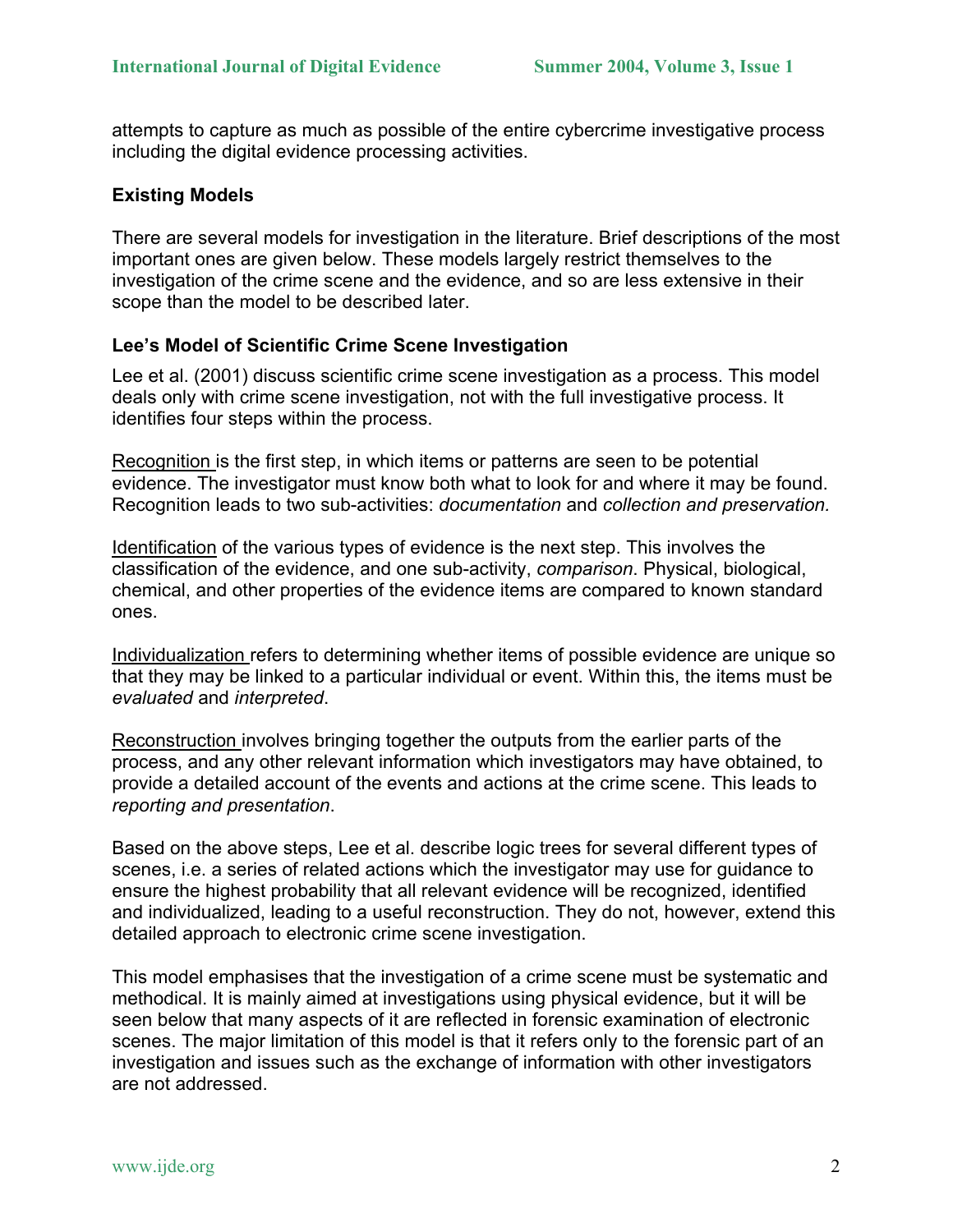# **Casey**

Casey (2000) presents a model for processing and examining digital evidence. This has the following key steps:

- 1. Recognition
- 2. Preservation, collection, and documentation
- 3. Classification, comparison, and individualization
- 4. Reconstruction

The last two steps are the ones in which the evidence is analysed. Casey points out that this is an evidence processing cycle, because the reconstruction can point to additional evidence which causes the cycle to begin again. The model is first presented in terms of standalone computer systems, and then applied to the various network layers (from physical media up to the user applications layer, and including the network infrastructure) to describe investigations on computer networks. Casey's model is quite general and is successfully applied to both standalone systems and networked environments.

# **DFRWS**

The first Digital Forensics Research Workshop (Palmer, 2001) produced a model which sets out the steps for digital forensic analysis in a linear process. The steps are as follows:

- 1. Identification
- 2. Preservation
- 3. Collection
- 4. Examination
- 5. Analysis
- 6. Presentation
- 7. Decision

The model is not intended as a final comprehensive one, but rather as a basis for future work which will define a full model, and also as a framework for future research. The DFRWS model is presented as linear, but the possibility of feedback from one step to previous ones is mentioned. The DFRWS report does not discuss the steps of the model in great detail but for each step a number of relevant issues are listed, e.g. for *Preservation* the relevant issues are case management, imaging technologies, chain of custody and time synchronisation.

# **Reith, Carr and Gunsch**

Reith, Carr and Gunsch (2002) describe a model which is to some extent derived from the DFRWS model. The steps in their model are:

1. Identification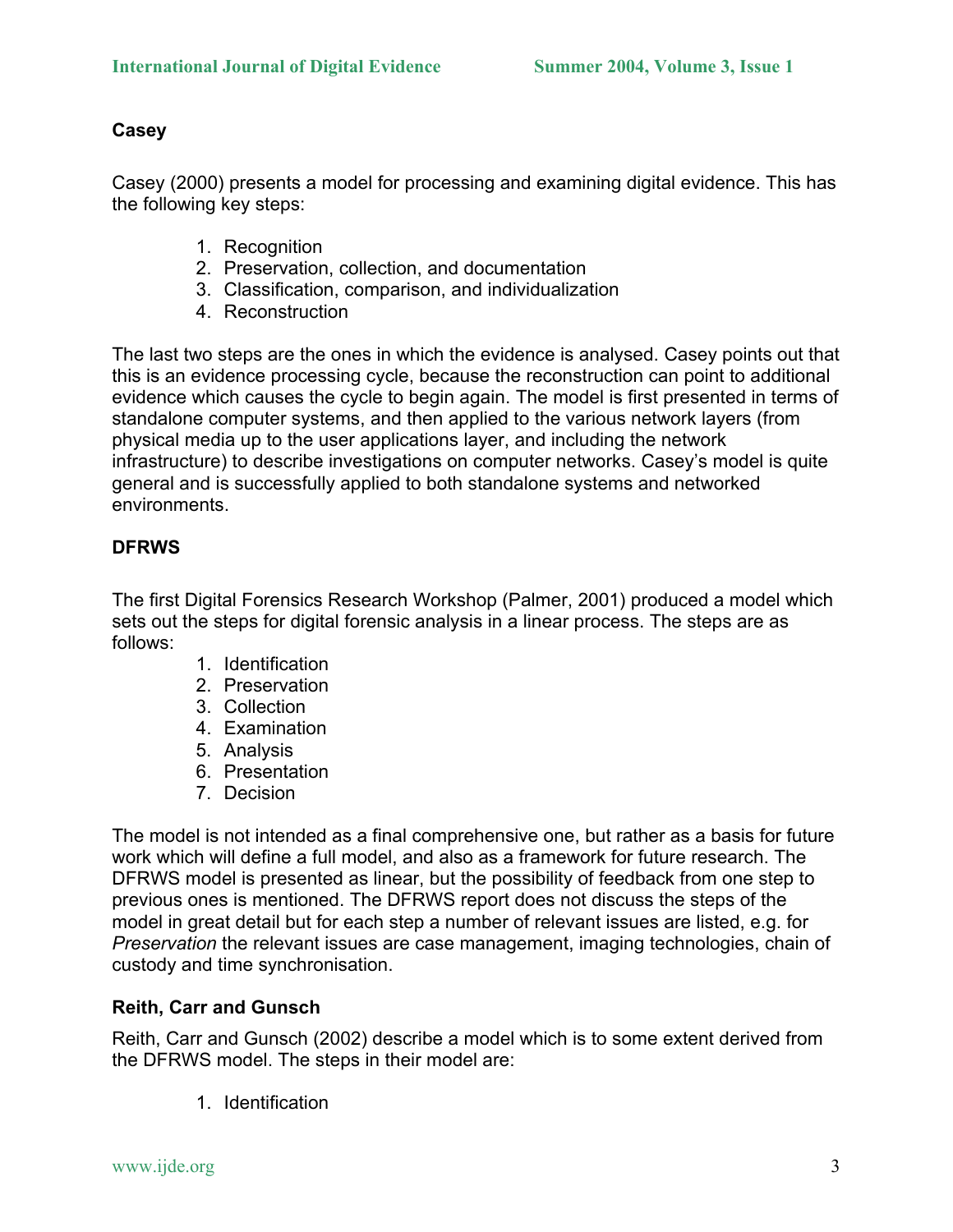- 2. Preparation
- 3. Approach strategy
- 4. Preservation
- 5. Collection
- 6. Examination
- 7. Analysis
- 8. Presentation
- 9. Returning Evidence

This model is notable in that it is explicitly intended to be an abstract model applicable to any technology or type of cybercrime. It is intended that the model can be used as the basis for developing more detailed methods for specific types of investigation, e.g. dealing with fixed hard drives or embedded non-volatile memory, while identifying any commonality possible in procedures or tools.

# **The Proposed Model**

Given that a number of models already exist, what is the motivation for presenting yet another one? The existing models do not cover all aspects of cybercrime investigation; they focus mainly on the processing of digital evidence. Although valuable, they are not general enough to describe fully the investigative process in a way which will assist the development of new investigative tools and techniques. A comprehensive model can provide a common reference framework for discussion and for the development of terminology. It can support the development of tools, techniques, training and the certification/accreditation of investigators and tools. It can also provide a unified structure for case studies/lessons learned materials to be shared among investigators, and for the development of standards, conformance testing, and investigative best practices.

The single largest gap in the existing models is that they do not explicitly identify the information flows in investigations. For example, Reith et al. (2002) themselves have noted the absence of any explicit mention of the chain of custody in their model. This is a major flaw when one considers the different laws, practices, languages, and so on which must be correctly dealt with in real investigations. It is important to identify and describe these information flows so that they can be protected and supported technologically, for instance through the use of trusted public key infrastructures and time stamping to identify investigators and authenticate evidence.

A further issue with the existing models is that they have tended to concentrate on the middle part of the process of investigation, i.e. the collection and examination of the evidence. However, the earlier and later stages must be taken into account if a comprehensive model is to be achieved, and in particular if all the relevant information flows through an investigation are to be identified.

The proposed model is shown in Figure 1 (page 21). The activities in an investigation are as follows: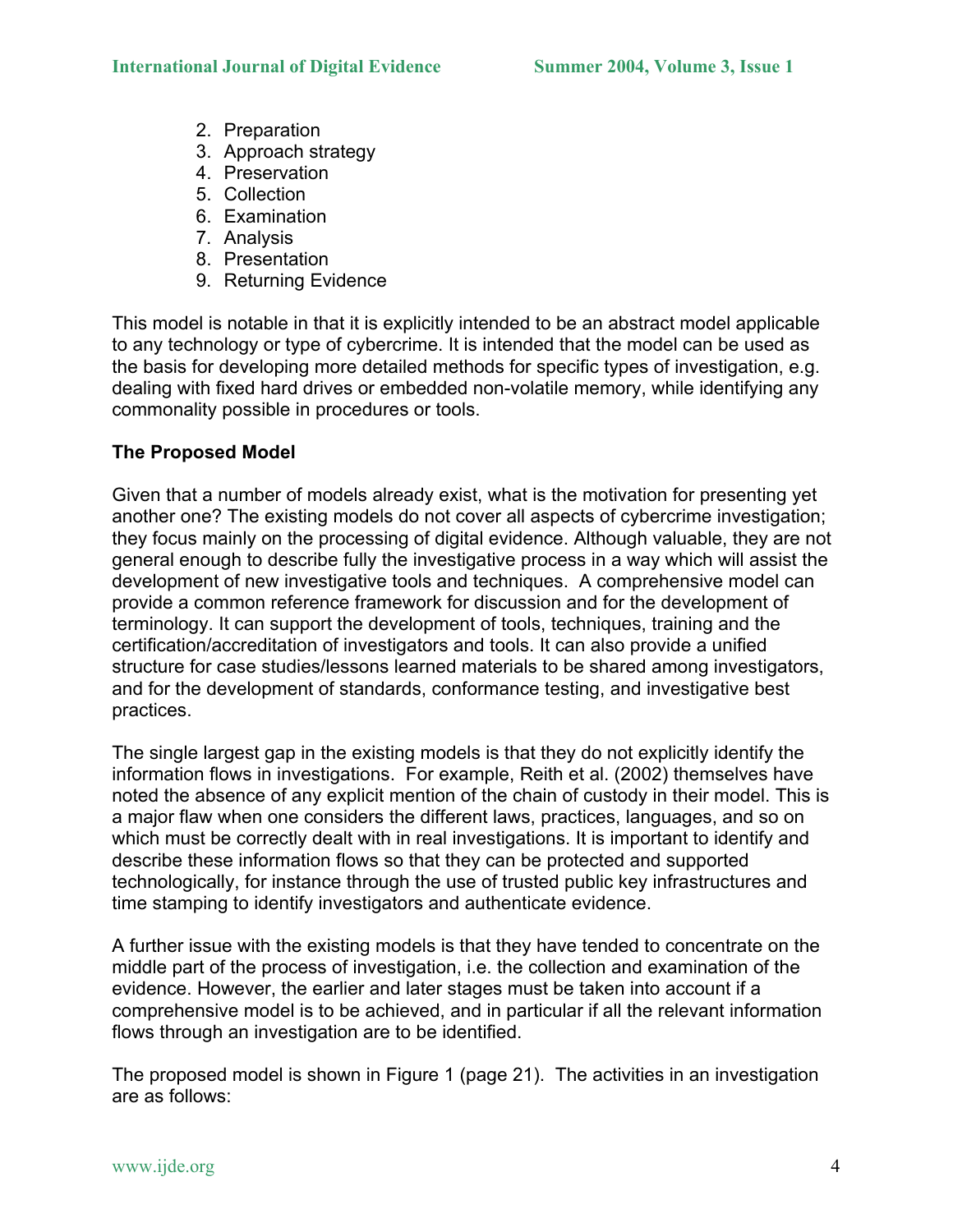- 1. Awareness
- 2. Authorisation
- 3. Planning
- 4. Notification
- 5. Search for and identify evidence
- 6. Collection of evidence
- 7. Transport of evidence
- 8. Storage of evidence
- 9. Examination of evidence
- 10. Hypothesis
- 11. Presentation of hypothesis
- 12. Proof/Defence of hypothesis
- 13. Dissemination of information

These activities are described below. In general, an investigation according to this model proceeds in a "waterfall" fashion with activities following each other in sequence. However, it is possible that an activity may require changes to the results of a previous activity or additional work in that activity, so the sequence of activities shown in the model allows backtracking. In fact, it is to be expected that there will be several iterations of some parts of the investigation. In particular, the examination-hypothesispresentation-proof/defence sequence of activities will usually be repeated a number of times, probably with increasingly complex hypotheses and stronger challenges to them at each iteration as the understanding of the evidence grows.

The major information flows during the investigation are also shown in Figure 1. Information about the investigation flows from one activity to the next all the way through the investigation process. For example, the chain of custody is formed by the list of those who have handled a piece of evidence and must pass from one stage to the next with names being added at each step. There are also flows to/from other parts of the organisation, and to/from external entities. The information flows are discussed in more detail below.

# **Awareness**

The first step in an investigation is the creation of an awareness that investigation is needed. This awareness is typically created by events external to the organisation which will carry out the investigation, e.g. a crime is reported to the police or an auditor is requested to perform an audit. It may also result from internal events, e.g. an intrusion detection system alerts a system administrator that a system's security has been compromised.

The awareness activity is made explicit in this model because it allows the relationship with the events requiring investigation to be made clear. Most earlier models do not explicitly show this activity and so do not include a visible relationship to the causative events. This is a weakness of such models because the events causing the investigation may significantly influence the type of investigation required, e.g. an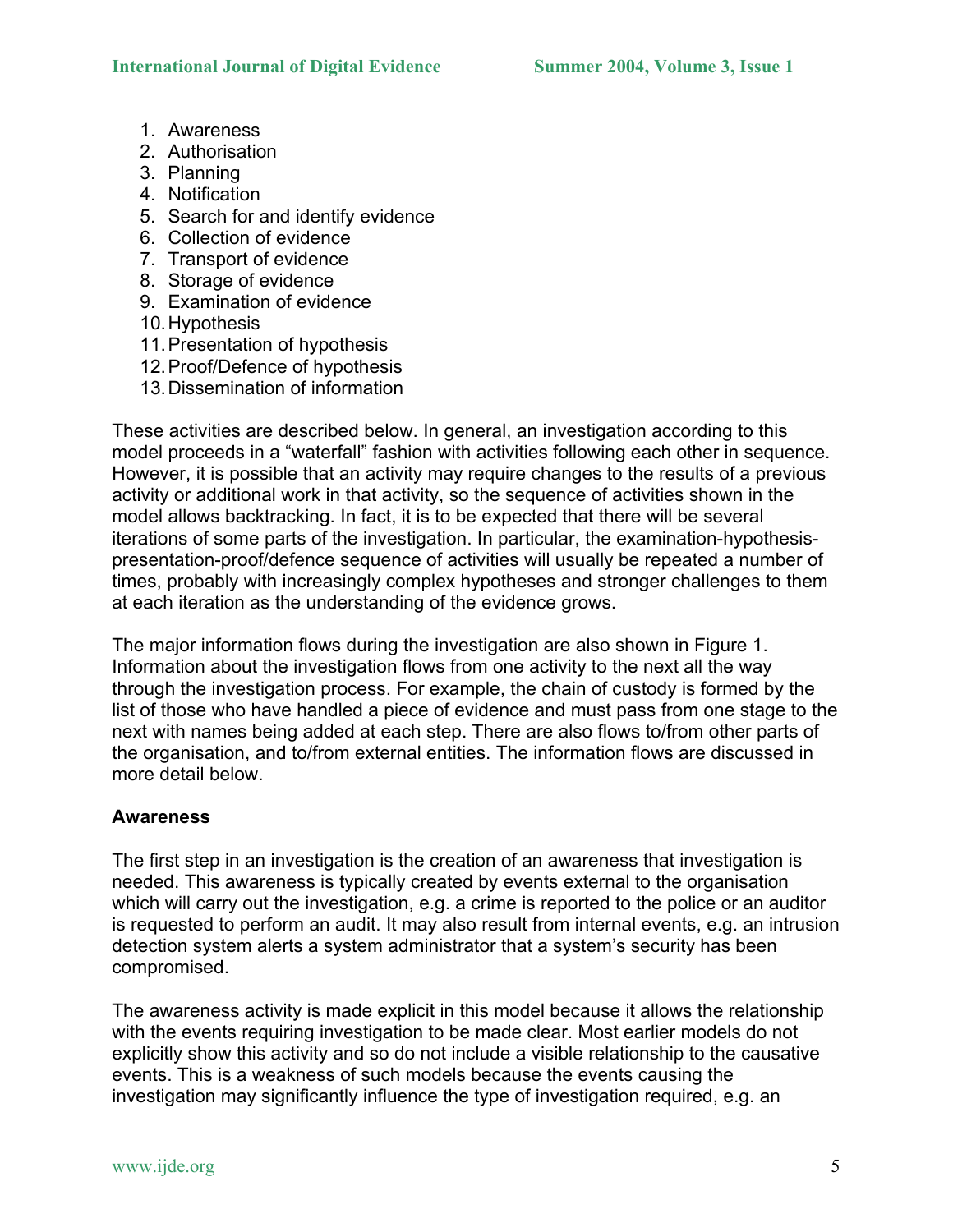auditor can expect cooperation from a client, whereas a police investigator may not receive cooperation from suspects in an investigation. It is vital to take into account such differences to ensure that the correct approach is taken to an investigation in a particular context.

# **Authorisation**

After the need for an investigation is identified, the next activity is to obtain authorisation to carry it out. This may be very complex and require interaction with both external and internal entities to obtain the necessary authorisation. The level of formal structure associated with authorisation varies considerably, depending on the type of investigation. At one extreme, a system administrator may require only a simple verbal approval from company management to carry out a detailed investigation of the company's computer systems; at the other extreme, law enforcement agencies usually require formal legal authorisation setting out in precise detail what is permitted in an investigation (e.g. court orders or warrants).

# **Planning**

The planning activity is strongly influenced by information from both inside and outside the investigating organisation. From outside, the plans will be influenced by regulations and legislation which set the general context of the investigation and which are not under the control of the investigators. There will also be information collected by the investigators from other external sources. From within the organisation, there will be the organisation's own strategies, policies, and information about previous investigations. The planning activity may give rise to a need to backtrack and obtain further authorisation, for example when the scope of the investigation is found to be larger than the original information showed.

# **Notification**

Notification in this model refers to informing the subject of an investigation or other concerned parties that the investigation is taking place. This activity may not be appropriate in some investigations, e.g. where surprise is needed to prevent destruction of evidence. However, in other types it may be required, or there may be other organisations which must be made aware of the investigation.

# **Search and Identification of Evidence**

This activity deals with locating the evidence and identifying what it is for the next activity. In the simplest case, this may involve finding the computer used by a suspect and confirming that it is the one of interest to the investigators. However, in more complex environments this activity may not be straightforward; e.g. it may require tracing computers through multiple ISPs and possibly in other countries based on knowledge of an IP address.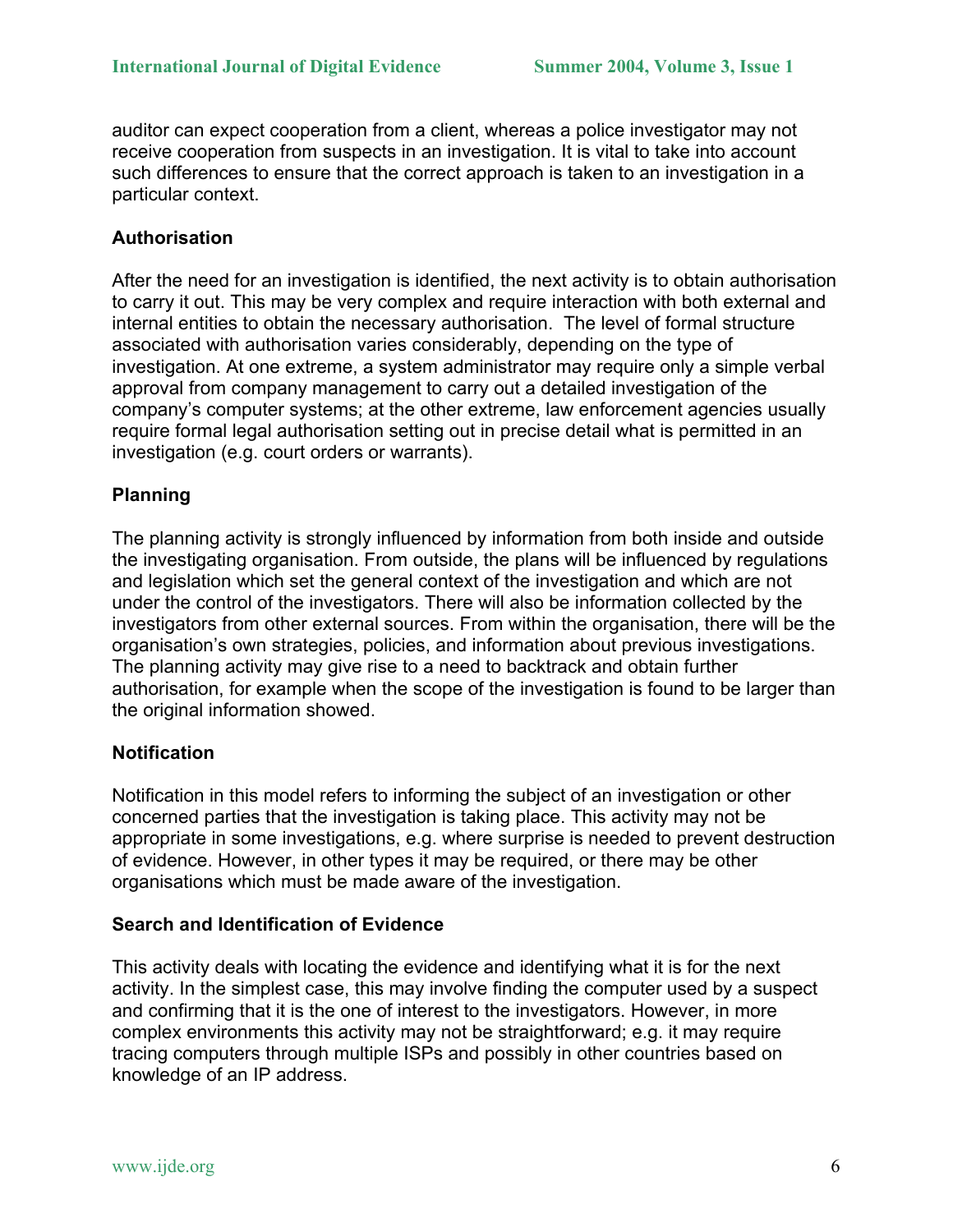# **Collection**

Collection is the activity in which the investigating organisation takes possession of the evidence in a form which can be preserved and analysed, e.g. imaging of hard disks or seizure of entire computers. This activity is the focus of most discussion in the literature because of its importance for the rest of the investigation. Errors or poor practices at this stage may render the evidence useless, particularly in investigations which are subject to strict legal requirements.

# **Transport**

Following collection, evidence must be transported to a suitable location for later examination. This could be simply the physical transfer of seized computers to a safe location; however, it could also be the transmission of data through networks. It is important to ensure during transport that the evidence remains valid for later use, i.e. that the means of transport used does not affect the integrity of the evidence.

# **Storage**

The collected evidence will in most cases need to be stored because examination cannot take place immediately. Storage must take into account the need to preserve the integrity of the evidence.

### **Examination**

Examination of the evidence will involve the use of a potentially large number of techniques to find and interpret significant data. It may require repair of damaged data in ways which preserve its integrity. Depending on the outcomes of the search/identification and collection activities, there may be very large volumes of data to be examined so automated techniques to support the investigator are required.

# **Hypothesis**

Based on the examination of the evidence, the investigators must construct a hypothesis of what occurred. The degree of formality of this hypothesis depends on the type of investigation. For example, a police investigation will result in the preparation of a detailed hypothesis with carefully documented supporting material from the examination, suitable for use in court. An internal investigation by a company's systems administrator will result in a less formal report to management. Backtracking from this activity to the examination activity is to be expected, as the investigators develop a greater understanding of the events which led to the investigation in the first place.

#### **Presentation**

The hypothesis must be presented to persons other than the investigators. For a police investigation the hypothesis will be placed before a jury, while an internal company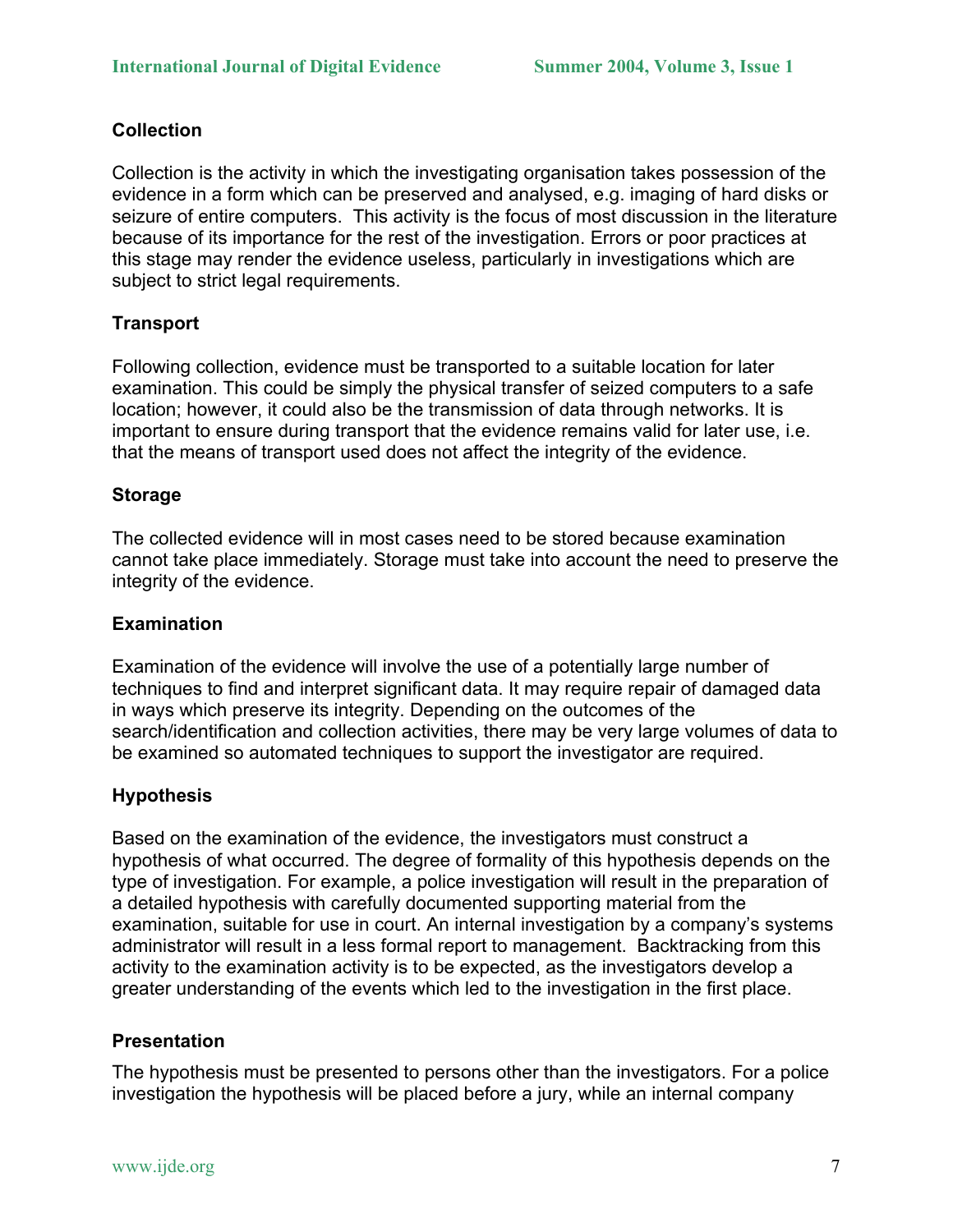investigation will place the hypothesis before management for a decision on action to be taken.

# **Proof/Defence**

In general the hypothesis will not go unchallenged; a contrary hypothesis and supporting evidence will be placed before a jury, for example. The investigators will have to prove the validity of their hypothesis and defend it against criticism and challenge. Successful challenges will probably result in backtracking to the earlier stages to obtain and examine more evidence, and construct a better hypothesis.

#### **Dissemination**

The final activity in the model is the dissemination of information from the investigation. Some information may be made available only within the investigating organisation, while other information may be more widely disseminated. Policies and procedures will normally be in place which determine the details. The information will influence future investigations and may also influence the policies and procedures. The collection and maintenance of this information is, therefore, a key aspect of supporting the work of investigators and is likely to be a fruitful area for the development of advanced applications incorporating techniques such as data mining and expert systems.

An example of the dissemination activity is described by Hauck et al. (2002). They describe a system called *Coplink* which provides real-time support for law enforcement investigators in the form of an analysis tool based on a large collection of information from previous investigations. A further example is described by Harrison et al. (2002). Their prototype system is not real-time, but instead provides an archival function for the experience and knowledge of investigators.

#### **Information Flows in the Model**

A number of information flows are shown in the model. First, there is a flow of information within the investigating organisation from one activity to the next. This may be within a single group of investigators or between different groups, e.g. when evidence is passed to a specialist forensic laboratory for examination. This flow of information is the most important in the course of the investigation, but may not be formalised because it is within the organisation, usually within a single investigating team. However, there are benefits to be obtained by considering this information explicitly. By doing so, support can be provided in the form of automated procedures and tools, e.g. case management tools.

However, before the investigation can begin there is a need for information to come to the investigators, creating the awareness that an investigation is needed. This is modelled as being from either internal (e.g. an intrusion detection system alerting a system administrator to an attack) or external sources (e.g. a complaint being made to police).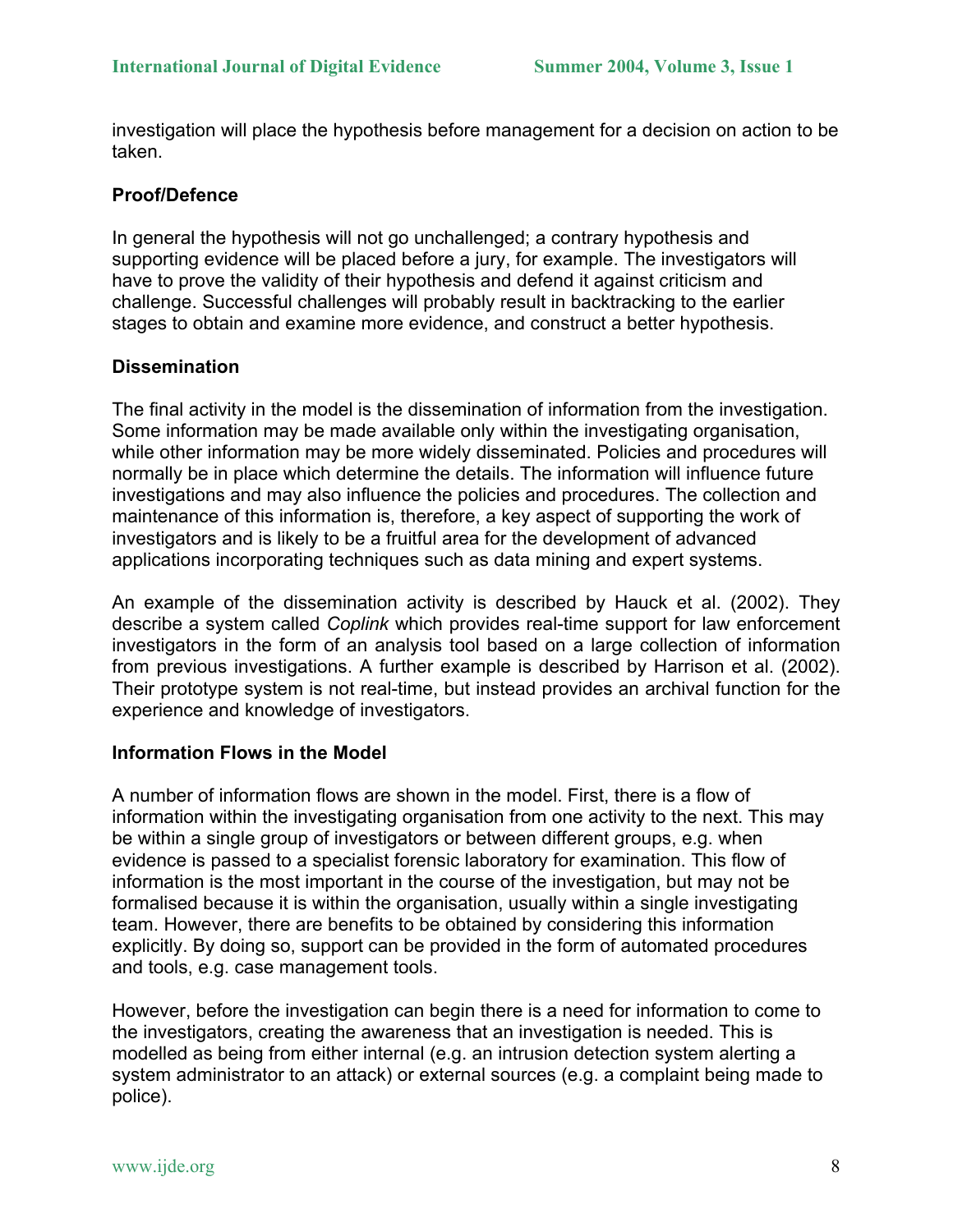Obtaining authorisation for the investigation involves further information flows to and from the appropriate authorities, e.g. obtaining legal authorisation for a search or obtaining approval from company management to commit resources to investigating an attack.

The planning activity involves several information flows to the investigating team. From outside the organisation, there will be policies, regulations and legislation which govern how the investigation can proceed. Similarly, there will be the investigating organisation's internal policies which must be followed by the investigators. Other information will be drawn in by the investigators to support their work, e.g. technical data on the environment in which they will be working.

If appropriate to the type of investigation, the notification activity will result in a flow of information to the subject of the investigation; e.g. in civil legal proceedings there will be requests for the disclosure of documents. This information will be subject to controls such as the policies of the investigating organisation.

When the hypothesis based on the evidence must be justified and defended in the proof/defence activity, information will flow into the investigating team from within their organisation and especially from outside (e.g. challenges to evidence presented in court).

When the investigation concludes (whether the outcome is successful from the investigators' point of view or not) there will be information flows as the results are disseminated. These flows are again subject to controls; e.g. names may have to be withheld, or certain technical details may not be made known immediately to allow solutions to problems to be implemented. The information produced by the investigators may influence internal policies of the organisation, as well as becoming inputs to future investigations. It may also be passed through an organisation's information distribution function to become available to other investigators outside the organisation, e.g. in the form of a published case study used for training investigators, or as a security advisory to system administrators.

At all times during the investigation, information may flow in and out of the organisation in response to the needs of the investigators. These general information flows are subject to the information controls put in place by the investigating organisation. In an abstract model it is not possible to identify clearly all the possible flows and therefore, further research is needed to refine this aspect of the model for particular contexts.

#### **Comparison with Existing Models**

Table 1 gives a comparison of the activities in the proposed model with those in the models described earlier. It may be seen that there are a number of activities in this model which are not made explicit in the others. Information flows are not explicitly addressed by other models. The correspondence between the activities is not always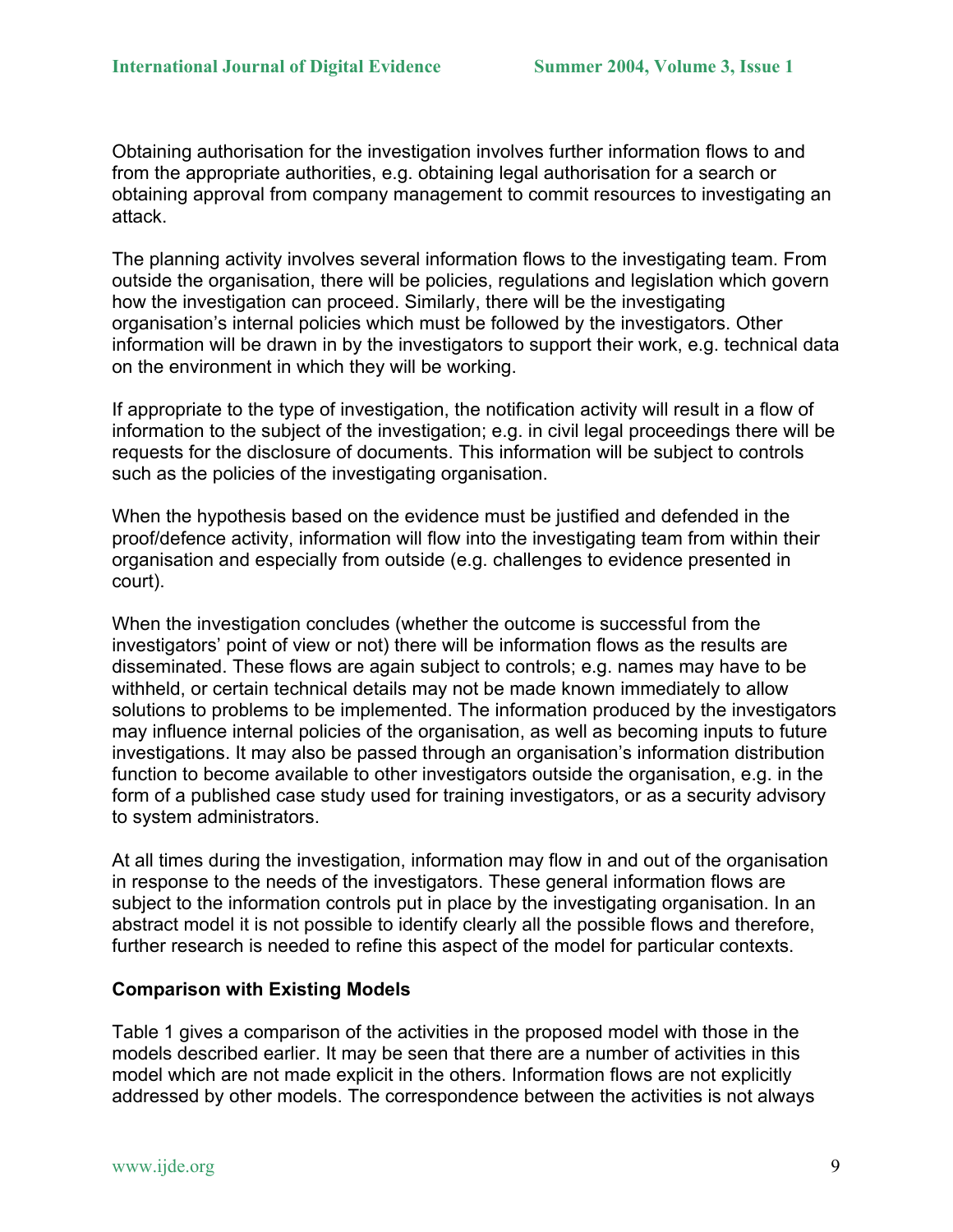one-to-one, but the overall process is similar. Table 2 cross-references the terms used for the activities in the proposed model to those found in the other models discussed above, as there is some variation in the terms used.

| <b>Activity in</b>    | <b>MODEL</b> |       |              |              |  |  |
|-----------------------|--------------|-------|--------------|--------------|--|--|
| new model             | Lee          | Casey | <b>DFRWS</b> | <b>Reith</b> |  |  |
|                       | et al.       |       |              | et al.       |  |  |
| Awareness             |              |       |              |              |  |  |
| Authorisation         |              |       |              |              |  |  |
| Planning              |              |       |              |              |  |  |
| Notification          |              |       |              |              |  |  |
| Search/Identification |              |       |              |              |  |  |
| Collection            |              |       |              |              |  |  |
| Transport             |              |       |              |              |  |  |
| Storage               |              |       |              |              |  |  |
| Examination           |              |       |              |              |  |  |
| Hypothesis            |              |       |              |              |  |  |
| Presentation          |              |       |              |              |  |  |
| Proof/Defence         |              |       |              |              |  |  |
| <b>Dissemination</b>  |              |       |              |              |  |  |

**Table 1. Comparison of activities in the models discussed**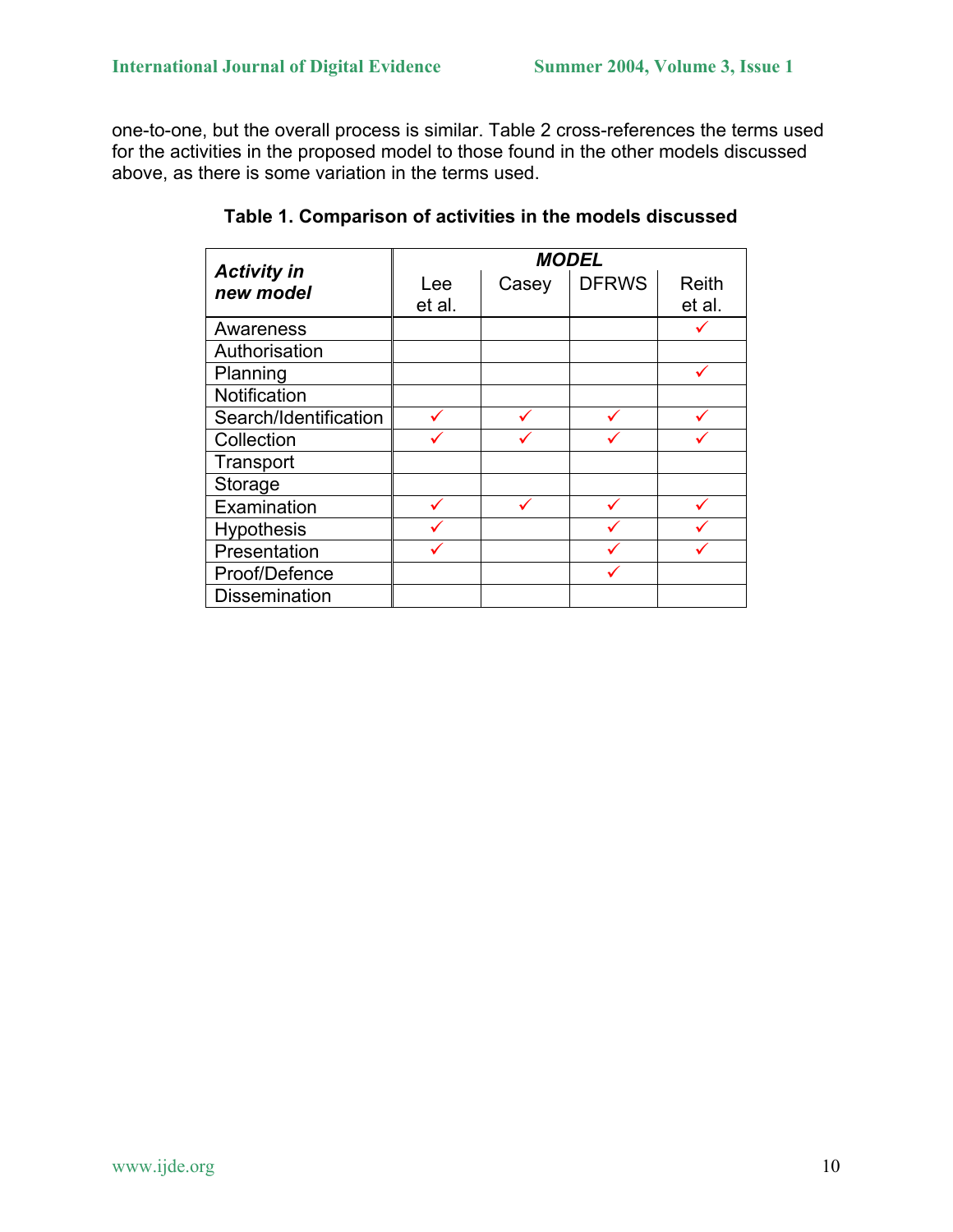|                       | <b>MODEL</b>                   |                                                     |                             |                             |  |  |
|-----------------------|--------------------------------|-----------------------------------------------------|-----------------------------|-----------------------------|--|--|
| Term in new<br>model  | Lee et al.                     | Casey                                               | <b>DFRWS</b>                | Reith                       |  |  |
|                       |                                |                                                     |                             | et al.                      |  |  |
| Awareness             |                                |                                                     |                             | Identification              |  |  |
| Authorisation         |                                |                                                     |                             |                             |  |  |
| Planning              |                                |                                                     |                             | Preparation                 |  |  |
| Notification          |                                |                                                     |                             |                             |  |  |
| Search/Identification | Recognition,<br>Identification | Recognition                                         | Identification              |                             |  |  |
| Collection            | Collection and<br>Preservation | Preservation,<br>Collection,<br>Documentation       | Preservation,<br>Collection | Preservation,<br>Collection |  |  |
| Transport             |                                |                                                     |                             |                             |  |  |
| Storage               |                                |                                                     |                             |                             |  |  |
| Examination           | Individualization              | Classification,<br>Comparison,<br>Individualization | Examination                 | Examination                 |  |  |
| <b>Hypothesis</b>     | Reconstruction                 | Reconstruction                                      | Analysis                    | Analysis                    |  |  |
| Presentation          | Reporting and<br>Presentation  |                                                     | Presentation                | Presentation                |  |  |
| Proof/Defence         |                                |                                                     | Decision                    |                             |  |  |
| <b>Dissemination</b>  |                                |                                                     |                             |                             |  |  |

**Table 2. Comparison of terminology in models**

# **Advantages and Disadvantages of the Model**

This model has the advantages obtained from previous models, but extends their scope and offers some further benefits. A reference framework is essential to the development of cybercrime investigation because it allows for standardisation, consistency of terminology, and the identification of areas in which research and development are needed. It can also provide a pedagogical tool and a basis for explaining the work of investigators to non-specialists, whether they are jurors or company management.

The most important advantage of this model in comparison to others is the explicit identification of information flows in the investigative process. This will allow tools to be specified and developed, dealing with case management, examination of evidence, and the controlled dissemination of information. The model can also help capture the expertise and experience of investigators with a view to the development of advanced tools incorporating techniques such as data mining and expert systems.

Inevitably, the generality of the model presents some difficulties. It must be applied in the context of an organisation before it will be possible to make clear the details of the process. For example, the model shows an information flow between activities which includes the recording of the chain of custody, but the procedures for this can only be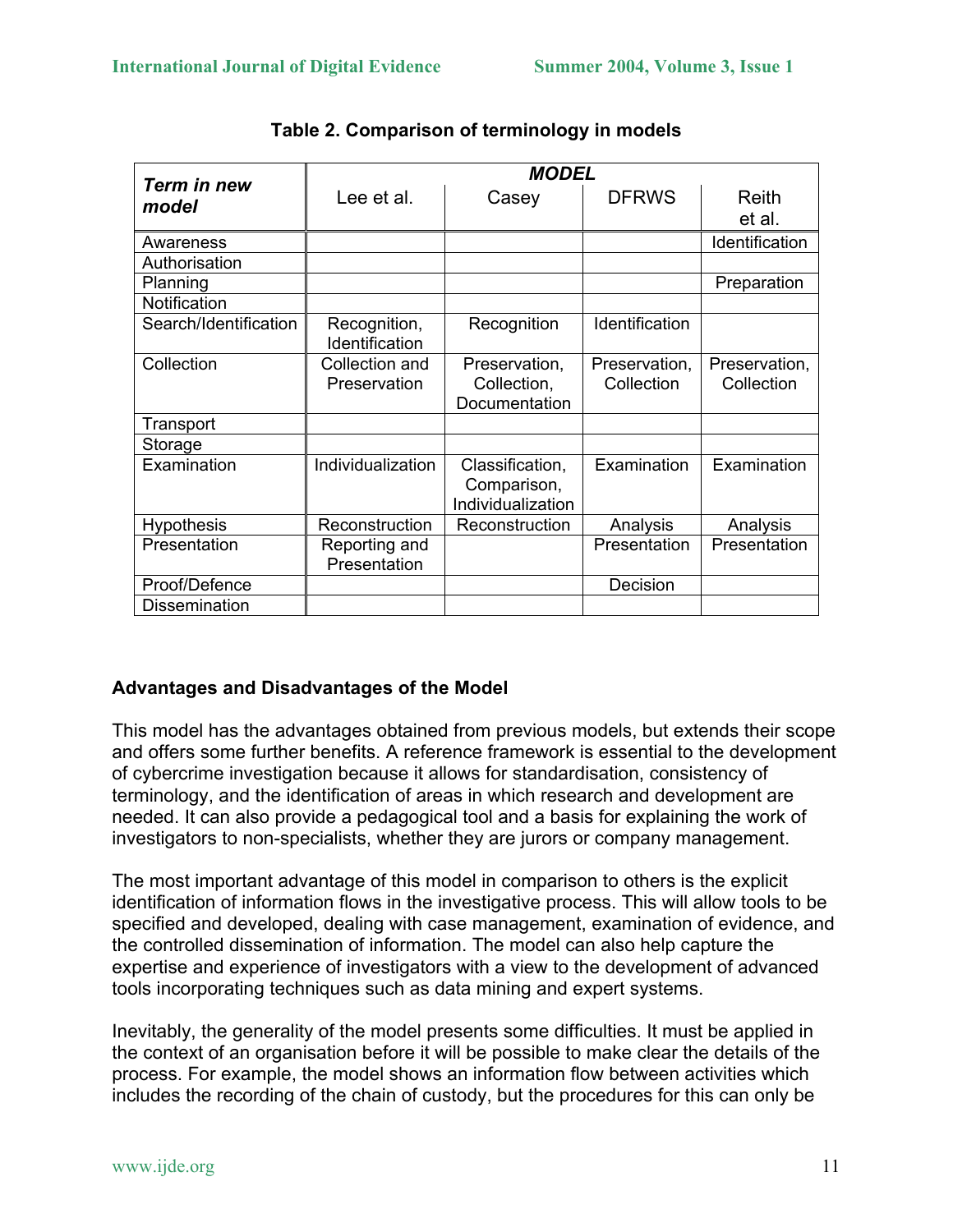specified in detail when the organisational and legal context of the investigators is known.

### **Evaluation of the Model**

The approach adopted for initial validation of the model was to obtain the views of the intended user community, i.e. investigators, in some depth. This was done by presenting the work to a number of experienced police investigators (from 2 to 10 years of experience in computer crime investigation) in Ireland and discussing it with them in a "focus group" format. In addition, another experienced investigator was interviewed separately. All the participants in the evaluation exercise were given explanatory material based on the descriptions of the model above. The views expressed during the interviews were noted and the investigators completed a questionnaire, which is shown in the Appendix.

This approach to validation has the following advantages:

- The interview and questionnaire format takes full advantage of the experience of those participating by being more open than a narrowly-focused survey.
- Participants have a clearer understanding of the subject, because they can ask questions about the work rather than simply responding to a fixed set of questions.
- Participants can raise and discuss points which might not be identified by a simple survey. Any such issues can be explored at once in some detail.

#### **Completeness of the Model**

The investigators' response to the model of investigations was very positive. The group stated in response to Question 1 (Did you feel that the model of investigations adequately represented the structure of investigations in your organisation?), "The model is an excellent representation of the various actions and information sources that are utilised during the course of a police investigation." It was their view that the model had more general applicability than just for computer crime investigations; it could be used to describe any police investigation. It also brought out activities which they had not considered as separate parts of an investigation, particularly hypothesis and dissemination. The backtracking inherent in the model was noted as important, because real investigations do not proceed in a simple linear manner.

The group felt that no part of the model could be omitted for their work (Question 3). In response to Question 2 (Did you think that any major elements were omitted from the model?), they felt that no major elements were missing from the model but they said: "… we felt that there should be a greater crossover between the information controls and dissemination." When questioned further on this point, the group members suggested the additional information flows as follows: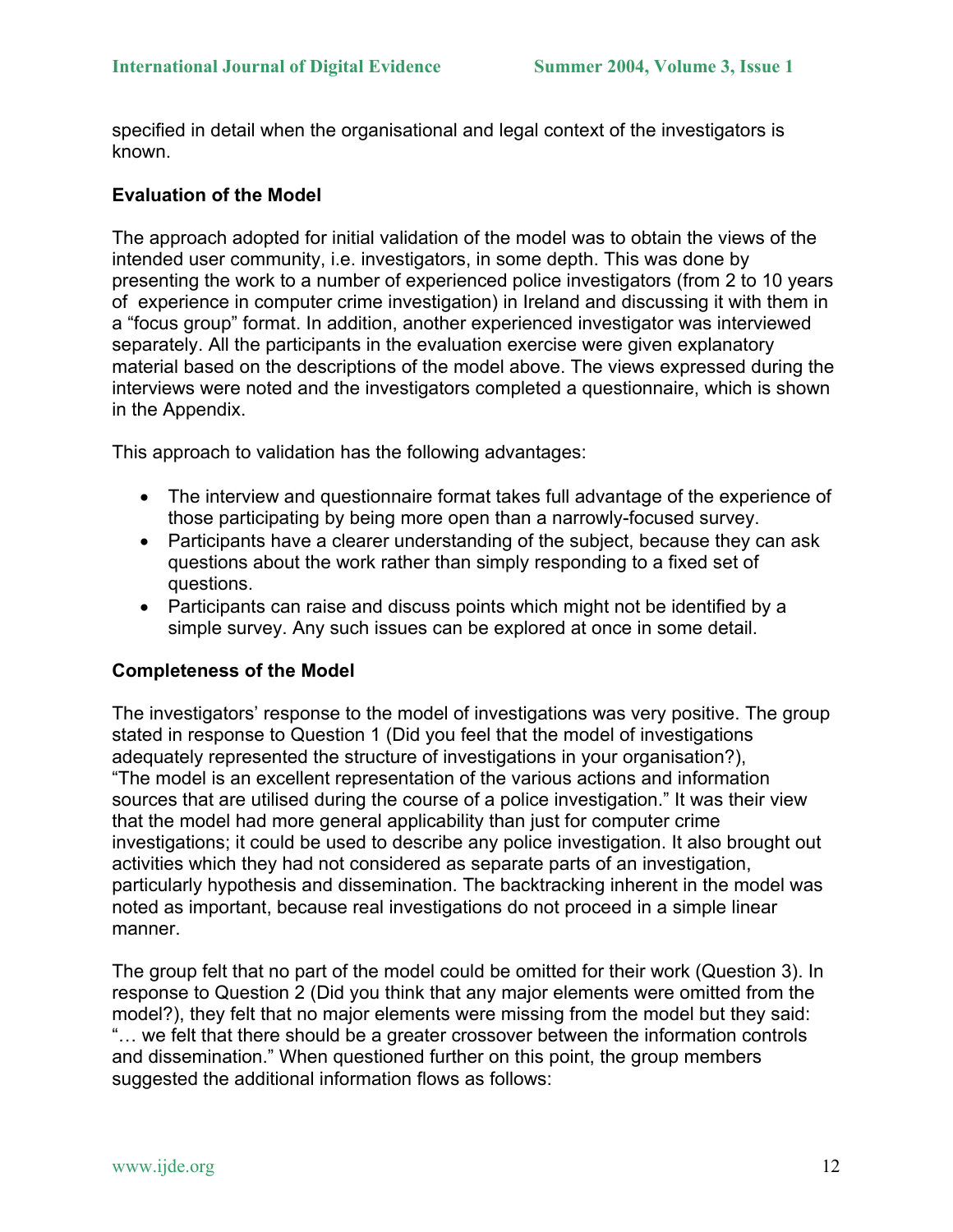- Make explicit the influence of external policies, regulation and legislation on the policies of the investigating organisation.
- Link the external policies, regulation and legislation, and the organisational policies to the information controls.

This suggestion was motivated by concern about "leakage" of information from the investigation to the world outside the investigating organisation, and to inappropriate parts of the investigating organisation itself. Preventing this requires strict controls on the flows of information. Police investigators are particularly sensitive to this "leakage" because of the need for confidentiality which is imposed on them by the external policies, regulation and legislation, and by practical considerations in successfully carrying out the investigation as is seen in the application of the model to a real investigation (Application of the Model, below).

This suggested modification does not cause any substantial change to the basic model. It does, however, emphasise the importance of capturing the information flows in an investigation using a model of the type proposed in the present work, and demonstrates the utility of the model for understanding the investigative process.

# **Relevance of the Model**

The participants in the group were asked to consider how relevant to their work they found the model of investigations (Question 4). The group's assessment of the relevance of the activities is shown in Table 3. On a scale of one to five, with five being most relevant, most activities were considered to be "very relevant." However, four activities were considered "not relevant," namely:

- Awareness
- Transport
- Storage
- Dissemination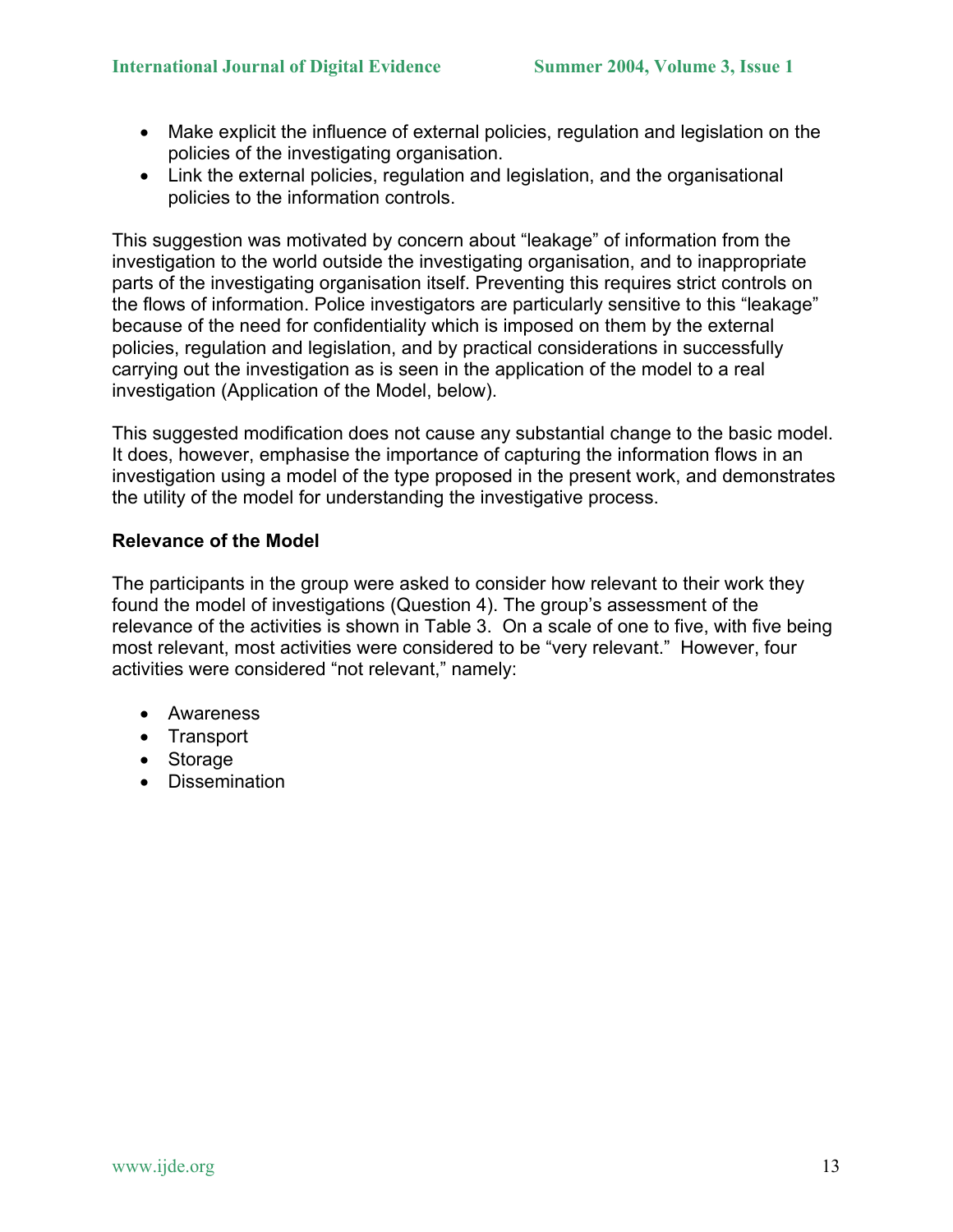| <b>ACTIVITY</b>       |   | <b>RELEVANCE</b> |   |  |   |  |
|-----------------------|---|------------------|---|--|---|--|
|                       | 1 | $\mathbf{2}$     | 3 |  | 5 |  |
| Awareness             |   |                  |   |  |   |  |
| Authorisation         |   |                  |   |  |   |  |
| Planning              |   |                  |   |  |   |  |
| Notification          |   |                  |   |  |   |  |
| Search/Identification |   |                  |   |  |   |  |
| Collection            |   |                  |   |  |   |  |
| Transport             |   |                  |   |  |   |  |
| Storage               |   |                  |   |  |   |  |
| Examination           |   |                  |   |  |   |  |
| Hypothesis            |   |                  |   |  |   |  |
| Presentation          |   |                  |   |  |   |  |
| Proof/Defence         |   |                  |   |  |   |  |
| <b>Dissemination</b>  |   |                  |   |  |   |  |

**Table 3. Relevance of activities in model to their work as rated by participants** 

In discussion, it was found that they considered awareness unimportant, because at present they have more than enough work and it is not necessary for them to make significant efforts to achieve awareness of potential investigation. Complaints are made to them, usually including considerable detail of the events. Under-reporting is a concern which will have to be addressed and awareness would then be a more important activity. This activity could, for the present, be considered more relevant to, for example, systems administrators who must maintain and monitor an intrusion detection system in order to be aware of events requiring investigation.

The transport and storage activities were considered to be of no relevance, because at present they are essentially trivial, consisting of the removal and storage of PCs, disks, and similar material. There is no use made of network transport of possible digital evidence at present. However, the participants agreed that this was likely to become an issue of concern in future as the scope of investigations becomes larger.

The participants acknowledged the importance of the dissemination activity, but assessed it as not being relevant to them, because they do not undertake any significant dissemination of the results of investigations. They saw this as a weakness, but no mechanisms exist at present to support dissemination of such information. Computer security professionals already have a culture of sharing information on incidents and vulnerabilities, and this activity would be more relevant to them.

# **Conclusions about the Model**

Based on the above evaluation, it can be concluded that the model provides a good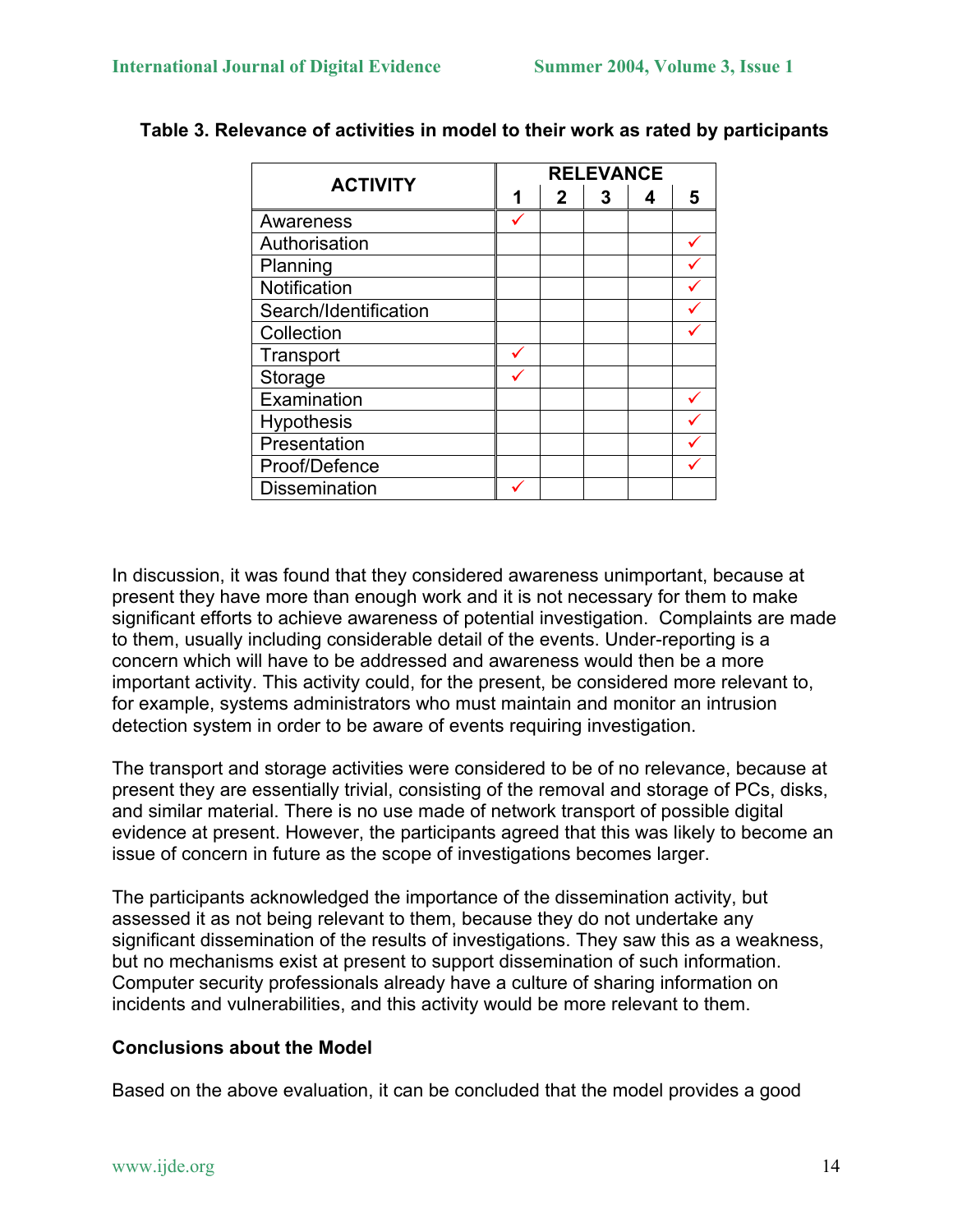basis for understanding the process of investigations and captures most of the information flows. Some additional emphasis needs to be placed on the control of the information flows in the law enforcement environment.

The model allowed some interesting conclusions to be drawn about the state of computer crime investigations at present:

- Awareness of a need for investigation is not an issue which police investigators see as problematic; they have a steady supply of work.
- Transport and storage of digital evidence are still at a basic level.
- Dissemination is understood to be important but is still limited.

Forensic computing platforms will need to address the dissemination activity in the model in order to make it more effective, perhaps learning from the computer security professionals' experiences in sharing information. There is scope for significant advances to be made in the transport and storage activities as technology develops.

# **Application of the Model**

In this section a case study of a real investigation is presented. The conduct of the investigation is considered in terms of the new model. This investigation is described in (Ó Ciardhuáin & Gillen, 2002, §5.6).

# **Description of the Investigation**

This investigation began when a bank in Ireland received an email claiming to have found a vulnerability in an online service operated by the bank. The email offered to provide details of the vulnerability in return for payment. On checking their logs, the bank concluded that an unauthorised access had been made to their web server. They received further emails threatening to disclose the vulnerability to the press, including a link to a website which the suspect intended to use to publicise the vulnerability. The bank then reported the matter to An Garda Síochána (Irish police) who began an investigation. It quickly became clear that the compromised computer system was located in a different jurisdiction (London, UK) from the bank's headquarters, and that the source of the emails was in Belfast. Therefore, the investigation was taken up by another police force (the RUC, now Police Service of Northern Ireland). By examining the emails and log files, they were able to identify a suspect and a search warrant was obtained for the premises of the suspect's employers. During the search a computer was seized for examination. Using EnCase, the investigators found copies of all the emails and some other relevant information, which led to a successful prosecution.

# **Application of the Model**

From the description it can be seen that there were three investigating organisations (two police forces and the bank) in two jurisdictions. This shows the importance of capturing the information flows between organisations in a general model. The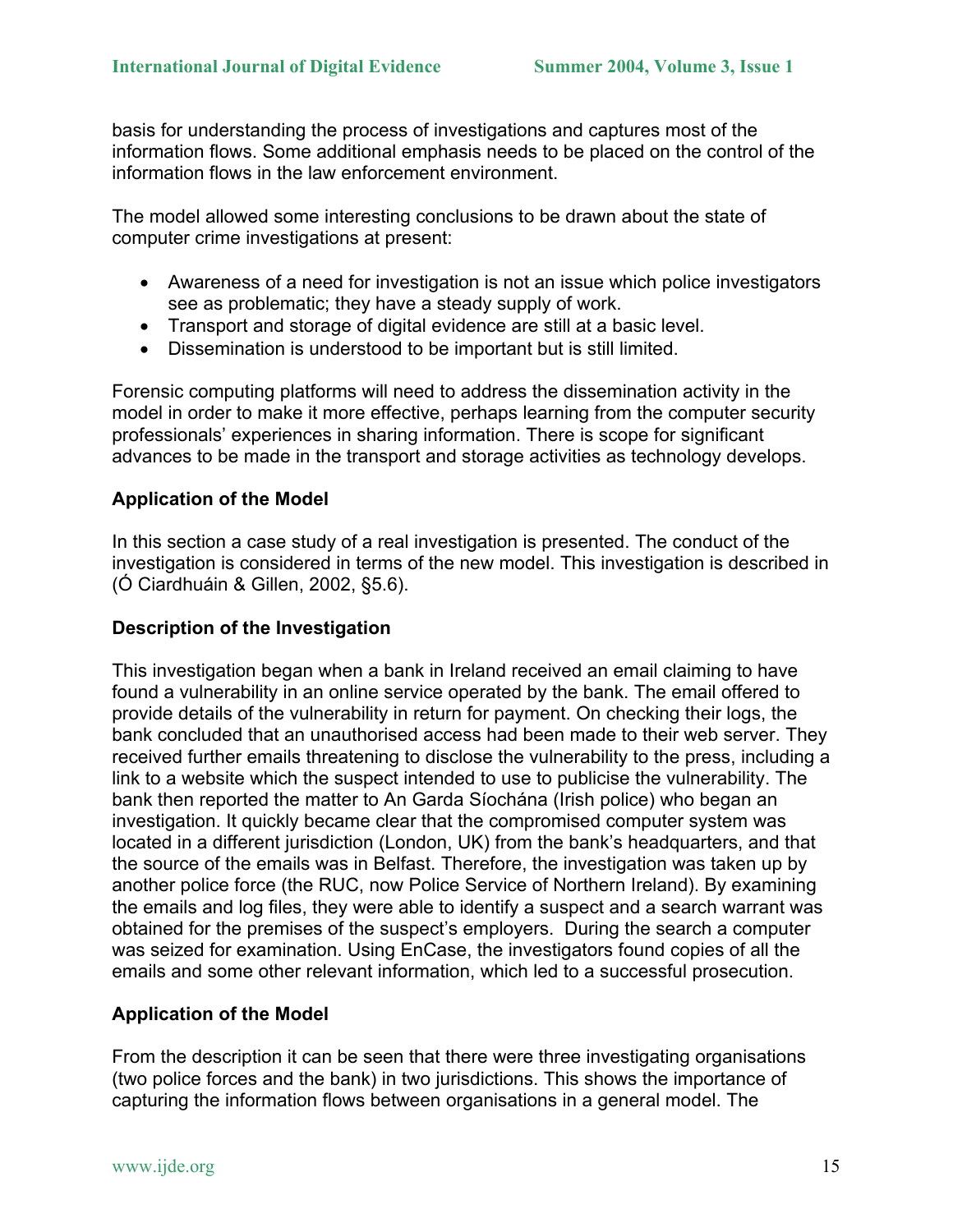investigation as a whole consisted of three overlapping investigations, each involving the activities of the model and the exchange of information with the others. This is shown in Figure 2 (page 22).

Awareness: The Awareness activity can be seen to have occurred three times in this investigation:

- 1. when the bank received the email.
- 2. when the bank reported it to the police.
- 3. when the investigation was passed to a second police force.

Authorisation: The initial authorisation for the investigation by the bank is implicit, because they were investigating their own servers. There was then a second implicit authorisation as the Garda investigation began, followed by the realisation that in fact they were not authorised to carry out the investigation and had to pass it on to another police force who were authorised. The search warrant is a clear example of obtaining external authorisation.

Planning: This activity occurred in the bank's investigation when they decided to undertake an examination of the logs with the possibility of contacting the police, depending on what was found. The two police investigations involved planning the approach to be taken to identify the suspect and collect the necessary evidence.

Notification: This activity occurred when the RUC was informed of the investigation. Note that this notification is the external event causing the awareness activity within the second investigating police force. In this investigation it was not appropriate to inform the subject of the investigation that it was taking place. In fact, care was taken to avoid letting the suspect know of the investigation by not visiting the web site which he had set up.

Search/Identification: This occurred initially when the bank identified their log files as a way of deciding what had happened. Later, both police forces carried out similar activities to locate the source of the emails, and a physical search resulted from the information gained in the earlier searches. It may also be seen that the search/identification activity and the later examination activity may interact, as the examination of the logs led to further searches.

Collection: This activity occurred when the search of the employers' premises led to the seizure of a computer, and in the preservation of email messages and log files as evidence.

Transport: This activity clearly occurred in the transport of the seized computer. However, it can also be seen in the transfer of log files from the server to the police for examination, and in the transfer of emails from the bank to the police.

Storage: This activity can be seen in the retention of the seized computer by police and in the imaging of the disk of that computer. It may also be seen in the storage of the log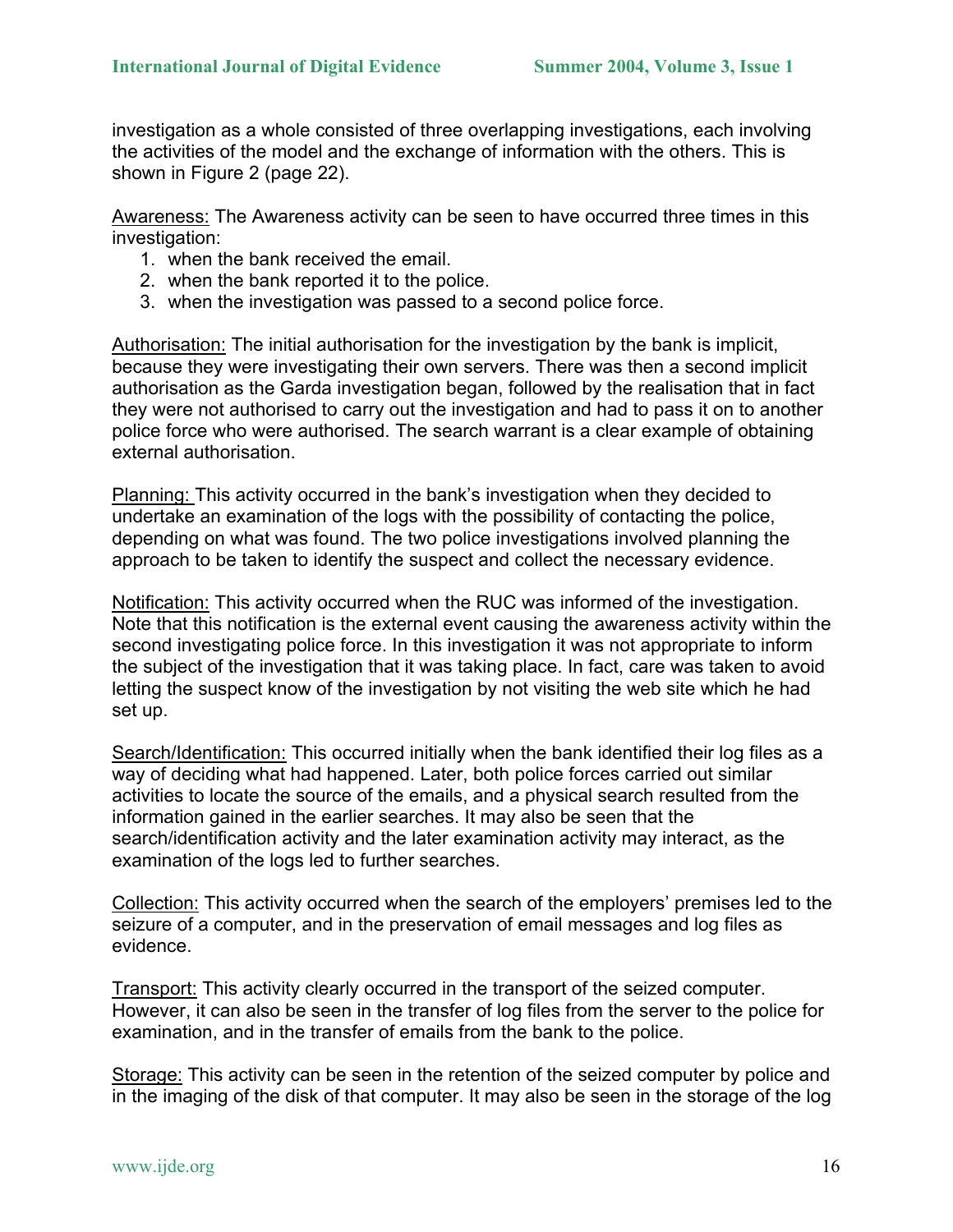files and emails.

Examination: This activity occurred in the bank's examination of their log files. It also occurred in the police examinations of the log files and emails and of the seized computer.

Hypothesis: This activity occurred in the bank's investigation when they concluded from the logs that an unauthorised access had taken place. In the police investigations, an initial hypothesis was formulated for the identity of the suspect, which led to the seizure of the computer to obtain more evidence. This involved backtracking in the model, and resulted in a more detailed hypothesis which was then presented in court.

Presentation: This activity occurred a number of times:

- 1. within the bank, before a decision was made to approach the police, when the evidence was examined by management and perhaps legal advice was sought.
- 2. when the bank presented their evidence of an incident to the police investigators.
- 3. when one police force passed the investigation to another.
- 4. when evidence was presented to obtain a search warrant.
- 5. when the police evidence was presented in court.

Notice that the formality of the presentation increases as the investigation proceeded.

Proof/Defence: The proof/defence activity also occurred when the case was presented in court.

Dissemination: The dissemination activity took place with the publication of descriptions of the investigation and its outcome (Ó Ciardhuáin & Gillen, 2002). Initial publication took place before the completion of the trial, so that information controls had to be in place to remove sensitive data from the disseminated information, as suggested by the model.

# **Future Work**

The model described above can be used to define requirements for supporting investigations, e.g. for tools to support the information flows identified in the model. The application of the model should be studied in different types of investigation in order to verify its viability and applicability as a general reference framework. Contexts which are of interest include:

- police (criminal) investigations;
- auditors;
- civil litigation;
- investigations by system administrators;
- judicial inquiries.

The characteristics of different investigation types need to be captured, e.g. the applicable evidence standards, and detail added for different types of investigation. This is a general model which can be refined and extended in particular contexts. There is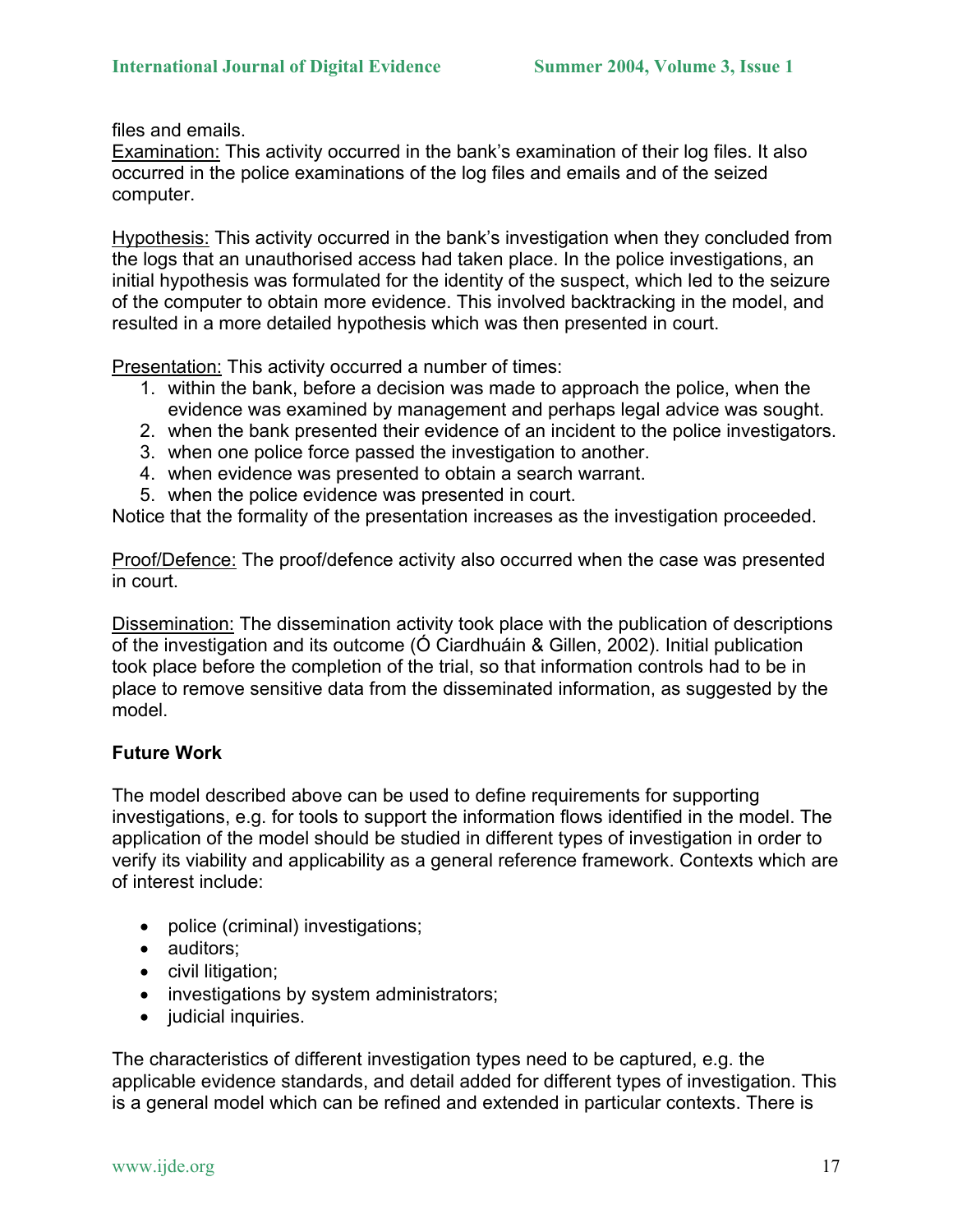also a need to identify the actors in investigations and their roles more clearly in each context.

The additional information flows suggested by the interviewees need to be examined and incorporated in the model, taking into account their interactions with other aspects of the model.

The full lifecycle of information derived from investigations needs to be considered. Although some efforts have been already made in this direction (Patel & Ó Ciardhuáin, 2000), there is a need to develop a more general and comprehensive model of how this type of information can be handled to the best advantage while still meeting the complex constraints imposed by considerations such as privacy and the protection of sensitive data.

# **Conclusion**

A new model of cybercrime investigations has been described. The inclusion of information flows in this model, as well as the investigative activities, makes it more comprehensive than previous models. It provides a basis for the development of techniques and especially tools to support the work of investigators. The viability and applicability of the model now needs to be tested in different organisational contexts and environments.

# **© 2004 International Journal of Digital Evidence**

# **Acknowledgements**

The input to the evaluation of the model by members of An Garda Síochána is greatly appreciated. Detective Inspector George Clydesdale of the Police Service of Northern Ireland kindly gave permission to use the case study for this paper.

# **About the Author**

Séamus Ó Ciardhuáin was formerly a researcher in the Department of Computer Science, University College Dublin, Ireland. His research interests include forensic computing and computer security. He has worked as a researcher and technical manager on a number of national and international research projects and as a systems administrator. He has been involved in the development of training for investigators in forensic computing and was co-editor of the reports from a project in the European Union's FALCONE programme which defined a syllabus for the training of cybercrime investigators in Europe. He can be contacted by email at seoc@iolfree.ie.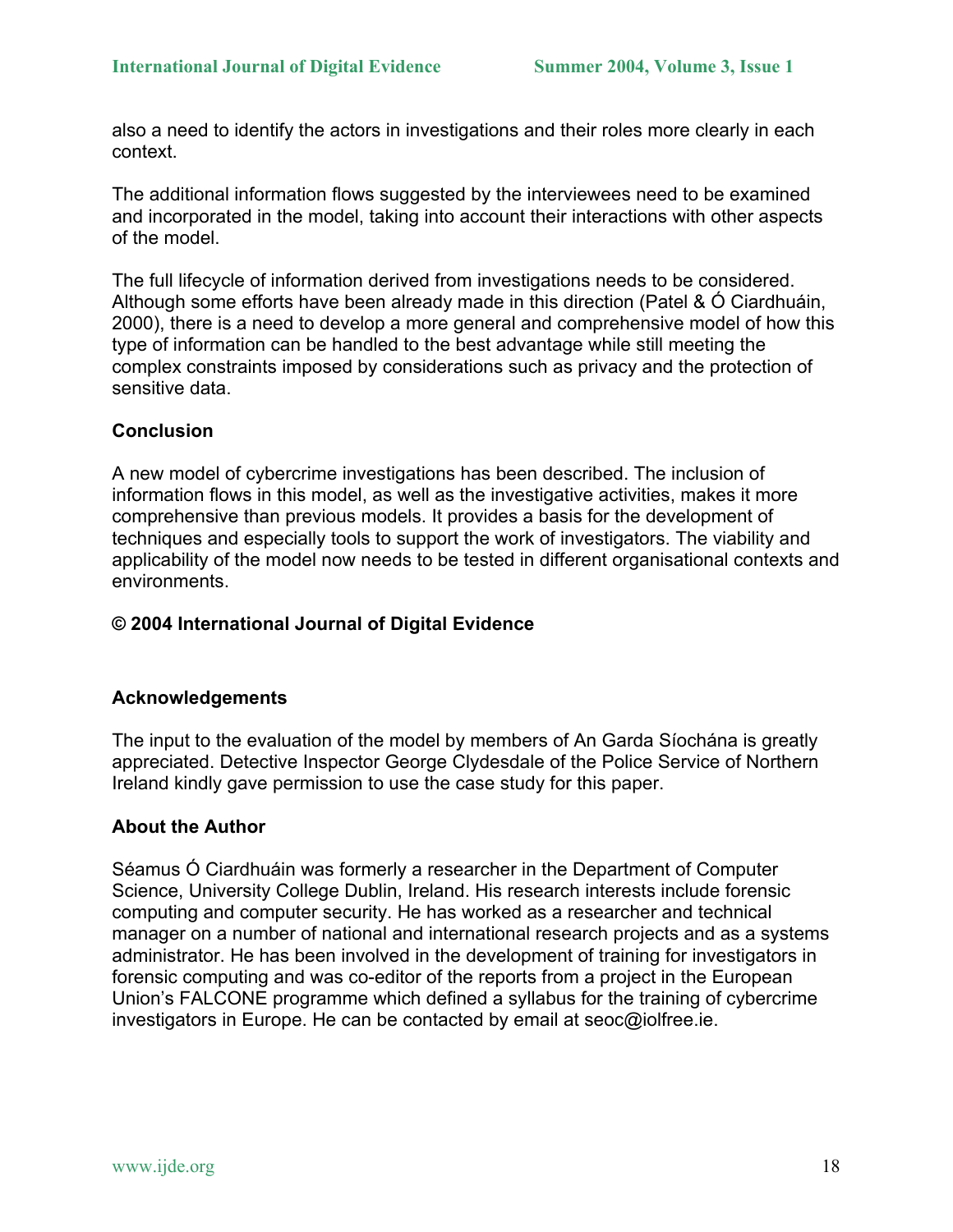# **References**

Casey, E. (2000). *Digital Evidence and Computer Crime*. San Diego: Academic Press.

- Harrison, W., Heuston, G., Morrissey, M., Aucsmith, D. Mocas, S. & Russelle, S. (2002). A Lessons Learned Repository for Computer Forensics. *International Journal of Digital Evidence*, Vol. 1 No. 3. Online: http://www.ijde.org/docs/02\_fall\_art2.html [visited 30 June 2004]
- Hauck, R. V., Atabakhsh, H., Ongvasith P., Gupta, H., & Chen, H. (2002). Using Coplink to analyze criminal-justice data. *IEEE Computer*, Vol. 35 No. 3 pp. 30–37.
- Lee, H. C., Palmbach, T. M., & Miller, M. T. (2001). *Henry Lee's Crime Scene Handbook*. San Diego: Academic Press.
- Ó Ciardhuáin, S. & Gillen, P. (eds.) (2002) *Guide to Best Practice in the area of Internet crime Investigation*. Report from EU FALCONE Project No. JAI/2001/Falcone/127 "Training: Cyber Crime Investigation — Building a Platform for the Future." Dublin, Ireland: An Garda Síochána.
- Palmer, G. (ed.) (2001). *A Road Map for Digital Forensic Research: Report from the First Digital Forensic Workshop*, 7–8 August 2001. DFRWS Technical Report DTR-T001-01, 6 November 2001. Online: http://www.dfrws.org/dfrws-rm-final.pdf [visited 30 June 2004]
- Patel, A. & Ó Ciardhuáin, S. (2000). The impact of forensic computing on telecommunications. *IEEE Communications*, Vol. 38 No. 11 pp. 64–67.
- Reith, M., Carr, C. & Gunsch, G. (2002). An Examination of Digital Forensic Models. *International Journal of Digital Evidence*, Vol. 1 No. 3. Online: http://www.ijde.org/docs/02\_fall\_art2.html [visited 30 June 2004]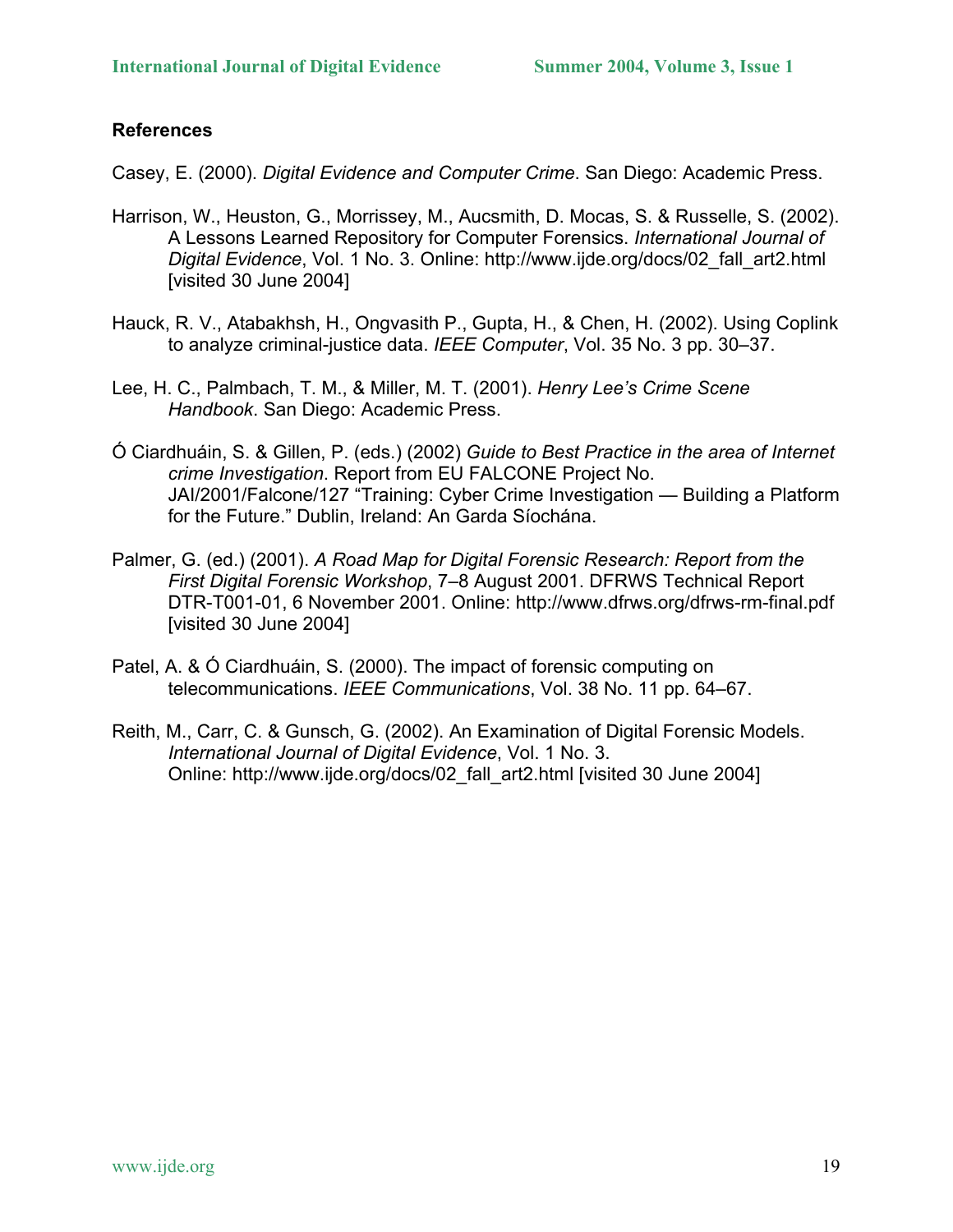# **Appendix: Questionnaire used in evaluating the model**

- 1. Did you feel that the model of investigations adequately represented the structure of investigations in your organisation?
- 2. Did you think that any major elements were omitted from the model? If so, please describe them briefly.
- 3. Were there parts of the model which you felt could be omitted for your organisation? If so, what were they?
- 4. Please indicate which activities in the model most closely relate to your own work and experience.

| <b>ACTIVITY</b>       |   | <b>RELEVANCE</b> |   |   |   |  |
|-----------------------|---|------------------|---|---|---|--|
|                       | 1 | $\mathbf{2}$     | 3 | 4 | 5 |  |
| Awareness             |   |                  |   |   |   |  |
| Authorisation         |   |                  |   |   |   |  |
| Planning              |   |                  |   |   |   |  |
| Notification          |   |                  |   |   |   |  |
| Search/Identification |   |                  |   |   |   |  |
| Collection            |   |                  |   |   |   |  |
| Transport             |   |                  |   |   |   |  |
| Storage               |   |                  |   |   |   |  |
| Examination           |   |                  |   |   |   |  |
| <b>Hypothesis</b>     |   |                  |   |   |   |  |
| Presentation          |   |                  |   |   |   |  |
| Proof/Defence         |   |                  |   |   |   |  |
| <b>Dissemination</b>  |   |                  |   |   |   |  |

Please tick 1 = not relevant, 5 = very relevant.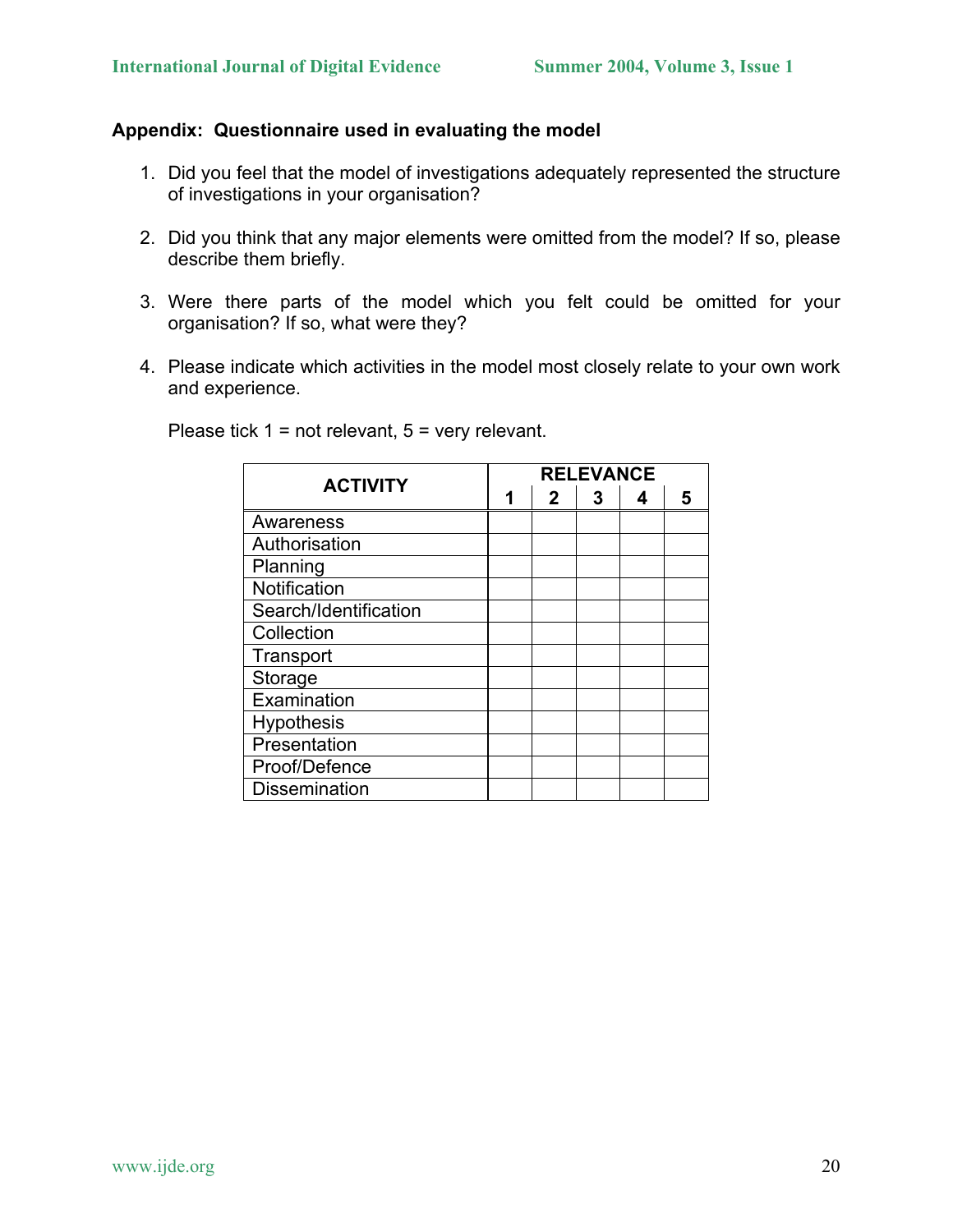

**Figure 1. The proposed model of cybercrime investigations.**